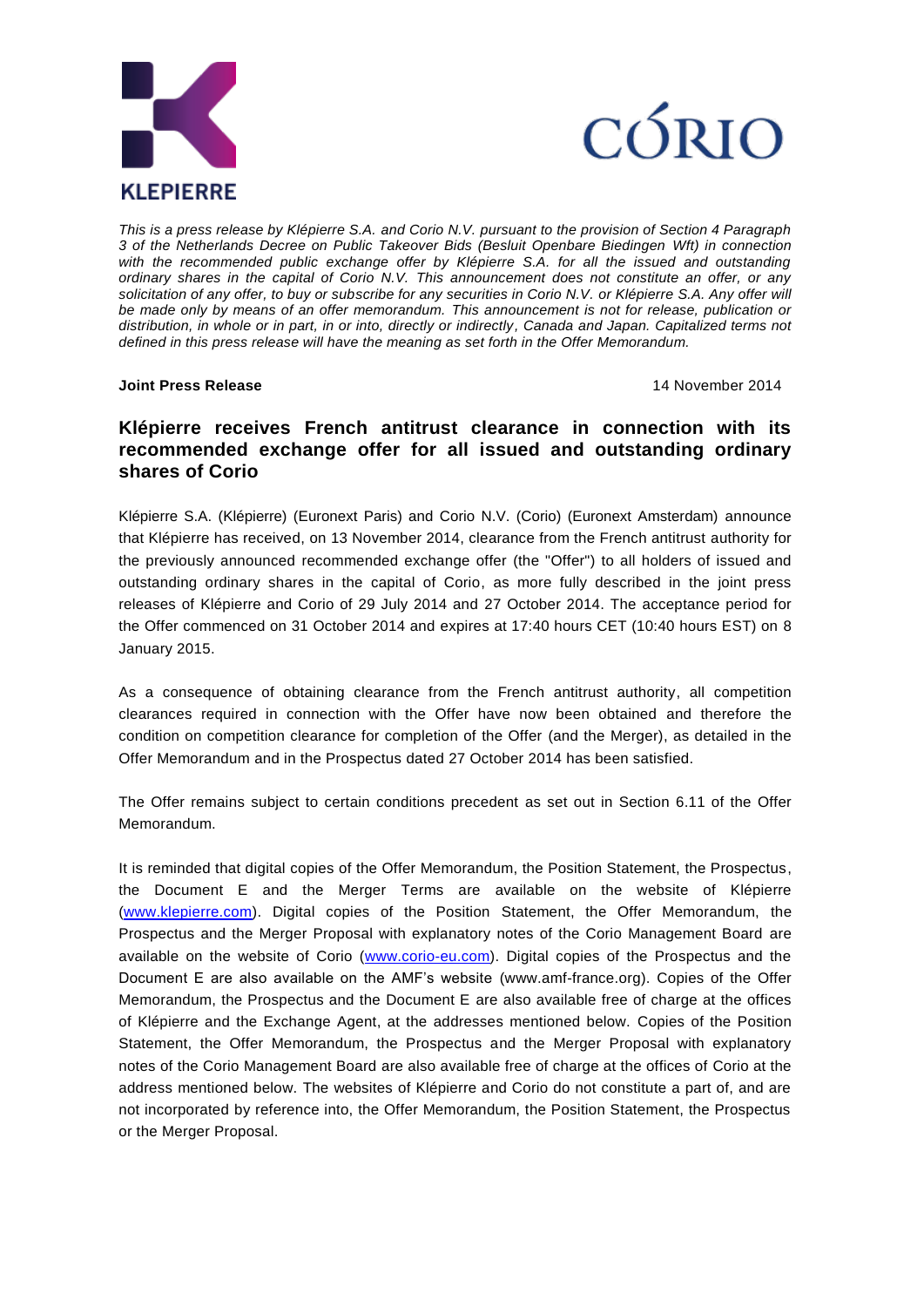#### **Exchange Agent**

ABN AMRO Bank N.V. Gustav Mahlerlaan 10 1000 EA Amsterdam The Netherlands

# **Klépierre**

Klépierre S.A. 26 boulevard des Capucines 75009 Paris France

## **Corio**

Corio N.V. Hoog Catharijne Van Duvenborch Building Stationsplein 97 3503 RE Utrecht The Netherlands

## **Restrictions**

The Offer is being made in the Netherlands with due observance of the statements, conditions and restrictions included in the Offer Memorandum. Klépierre reserves the right to accept any tender under the Offer, which is made by or on behalf of a Shareholder, even if it has not been made in the manner set out in this Offer Memorandum.

The distribution of the Offer Memorandum and/or the making of the Offer in jurisdictions other than the Netherlands may be restricted or prohibited by law. The Offer is not being made, and the Shares will not be accepted for purchase from any Shareholder, in any jurisdiction in which the making of the Offer or acceptance thereof would not be in compliance with the securities or other laws or regulations of such jurisdiction or would require any registration, approval or filing with any regulatory authority not expressly contemplated by the terms of the Offer Memorandum. Persons obtaining the Offer Memorandum are required to take due note and observe all such restrictions and obtain any necessary authorisations, approvals or consents (to the extent applicable). Outside of the Netherlands, no actions have been or will be taken to make the Offer possible in any jurisdiction where such actions would be required. In addition, the Offer Memorandum has not been filed with or recognised by the authorities of any jurisdiction other than the Netherlands. Neither Klépierre, nor Corio, nor any of their advisors accept any liability for any violation by any person of any such restriction. Any person (including, without limitation, custodians, nominees and trustees) who forwards or intends to forward the Offer Memorandum or any related document to any jurisdiction outside the Netherlands should carefully read Section 2 (Restrictions) and Section 3 (Important information) of the Offer Memorandum before taking any action. The release, publication or distribution of the Offer Memorandum and any documentation regarding the Offer or the making of the Offer in jurisdictions other than the Netherlands may be restricted by law and therefore persons into whose possession the Offer Memorandum comes should inform themselves about and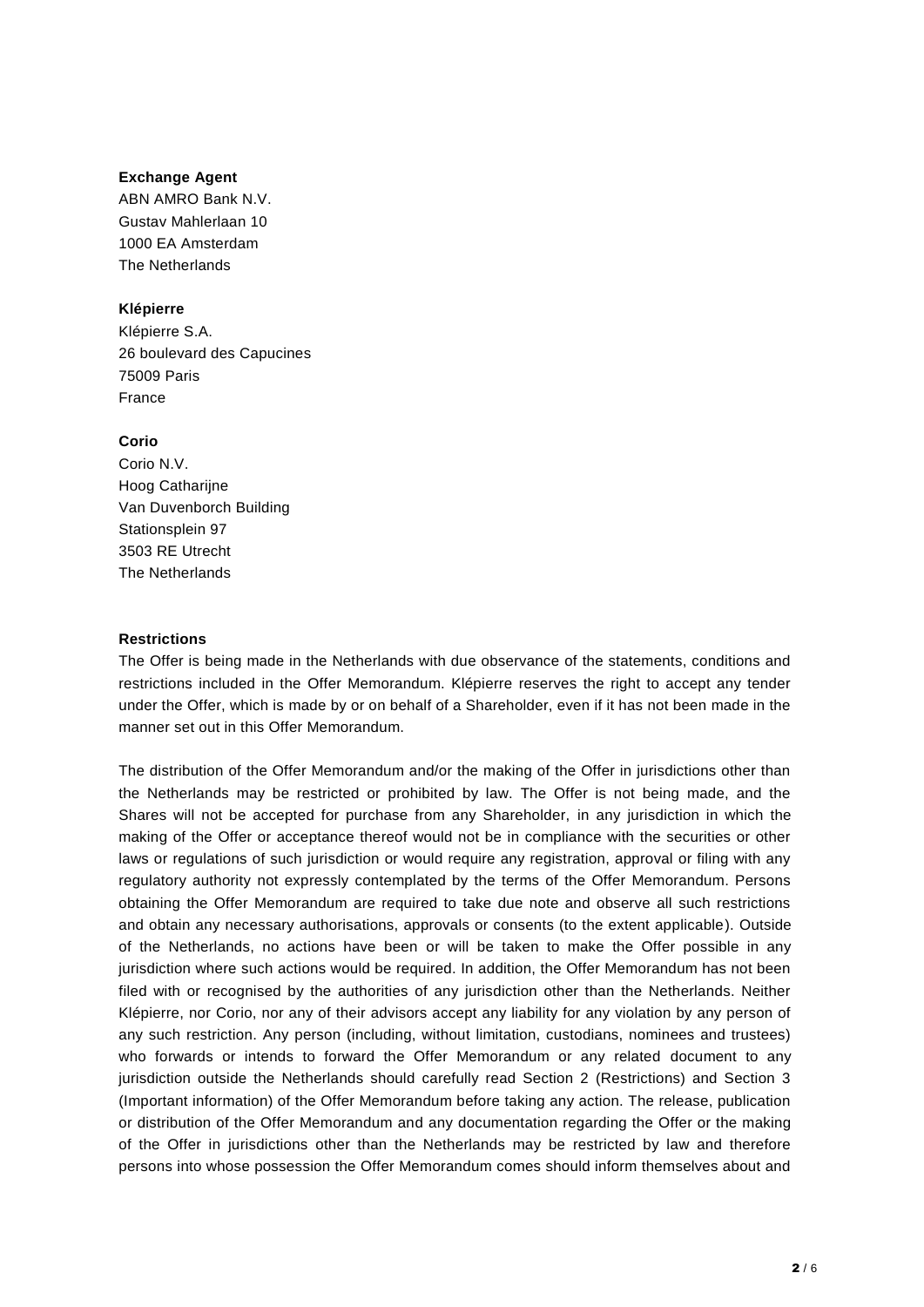observe such restrictions. Any failure to comply with any such restriction may constitute a violation of the law of any such jurisdiction.

#### United States of America

The Transactions will result in the acquisition of securities of a Dutch company and are subject to Dutch disclosure requirements, which differ from those of the United States. The financial information included or referred to herein has been prepared in accordance with non-U.S. accounting standards and, accordingly, may not be comparable to financial information of U.S. companies or companies whose financial statements are prepared in accordance with generally accepted accounting principles in the United States.

The Offer will be made in the United States pursuant an exemption from the U.S. tender offer rules provided by Rule 14d-1(c) under the U.S. Securities Exchange Act of 1934, as amended (the "**U.S. Securities Exchange Act**"), and the issuance of Shares in the Transactions will be pursuant to an exemption from registration provided by Rule 802 under the U.S. Securities Act of 1933, as amended (the "**U.S. Securities Act**"), and the Transactions will otherwise be made in accordance with the applicable regulatory requirements in the Netherlands. Accordingly, the Offer will be subject to disclosure and other procedural requirements, including with respect to withdrawal rights, offer timetable, settlement procedures and timing of payments that are different from those applicable under U.S. domestic tender offer procedures and law.

It may be difficult for U.S. holders of Shares to enforce their rights and any claims arising under the U.S. federal securities laws, since Klépierre and Corio are located in a country other than the United States, and some or all of their officers and directors may be residents of a country other than the United States. U.S. holders of Shares may not be able to sue a non-U.S. company or its officers or directors in a non-U.S. court for violations of the U.S. securities laws. Further, it may be difficult to compel a non-U.S. company and its affiliates to subject themselves to a U.S. court's judament.

In accordance with standard Dutch practice and pursuant to Rule 14e-5(b) of the U.S. Securities Exchange Act, Klépierre or its nominees, or its brokers (acting as agents), or affiliates of Klépierre's financial advisors, may from time to time make certain purchases of, or arrangements to purchase, Shares outside of the United States, other than pursuant to the Offer, before or during the period in which the Offer remains open for acceptance. These purchases may occur either in the open market at prevailing prices or in private transactions at negotiated prices. Information about such purchases will be announced by press release in accordance with Article 13 of the Decree and posted on the website of Klépierre at [\(www.klepierre.com\)](http://www.klepierre.com/).

The Shares have not been registered in, and will not be registered with any securities regulatory authority of, any state or other jurisdiction of the United States, including the District of Columbia, Puerto Rico and Guam. Accordingly, any Shareholder in any jurisdiction of the United States may tender Shares under the Offer only if such Shareholder qualifies as an exempt investor meeting the applicable definition as set out in Section 21 of the Offer Memorandum (Exempt investors in U.S. Jurisdictions).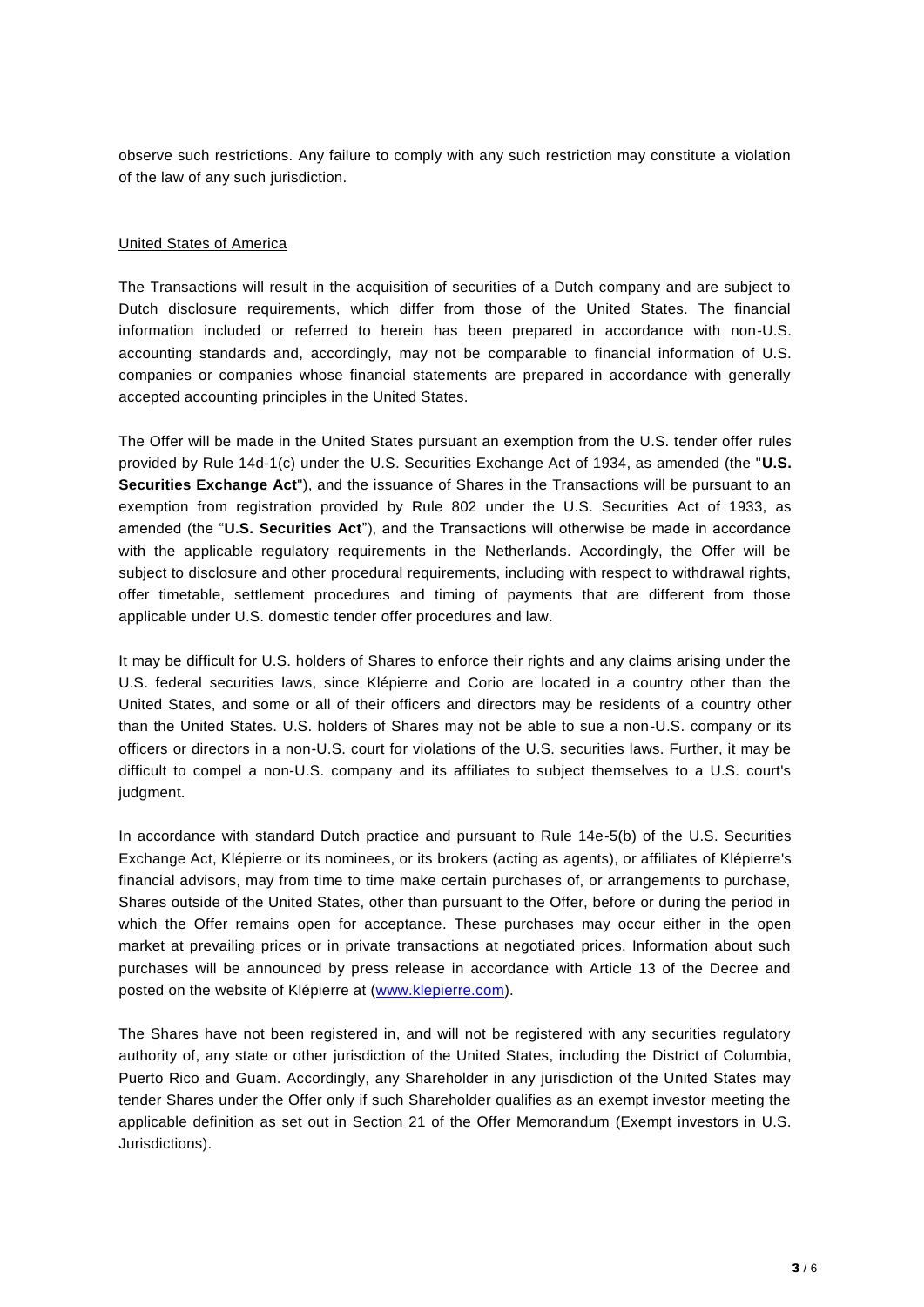#### Canada and Japan

The Offer and any solicitation in respect thereof is not being made, and will not be made, directly or indirectly, in or into Canada or Japan, or by use of the mails, or by any means or instrumentality of interstate or foreign commerce, or any facilities of a national securities exchange, of Canada or Japan. This includes, but is not limited to, post, facsimile transmission or any other electronic form of transmission and telephone. Accordingly, copies of the Offer Memorandum and any related press announcements, acceptance forms and other documents are not being sent and must not be mailed or otherwise distributed or sent in, into or from Canada or Japan or, in their capacities as such, to custodians, nominees or trustees holding Shares for persons residing in Canada or Japan. Persons receiving the Offer Memorandum and/or such other documents must not distribute or send them in, into or from Canada or Japan, or use such mails or any such means, instrumentality or facilities for any purpose in connection with the Offer; so doing will invalidate any purported acceptance of the Offer. Klépierre will not accept any tender by any such use, means, instrumentality or facility from within Canada or Japan.

Tender and transfer of Shares constitute a representation and warranty that the person tendering the Shares (i) has not received or sent copies of the Offer Memorandum or any related documents in, into or from Canada or Japan and (ii) has not otherwise utilised in connection with the Offer, directly or indirectly, the mails or any means or instrumentality including, without limitation, facsimile transmission and telephone of interstate or foreign commerce, or any facility of a national securities exchange of, Canada or Japan. Klépierre reserves the right to refuse to accept any purported acceptance that does not comply with the foregoing restrictions, and any such purported acceptance will be null, void and without effect.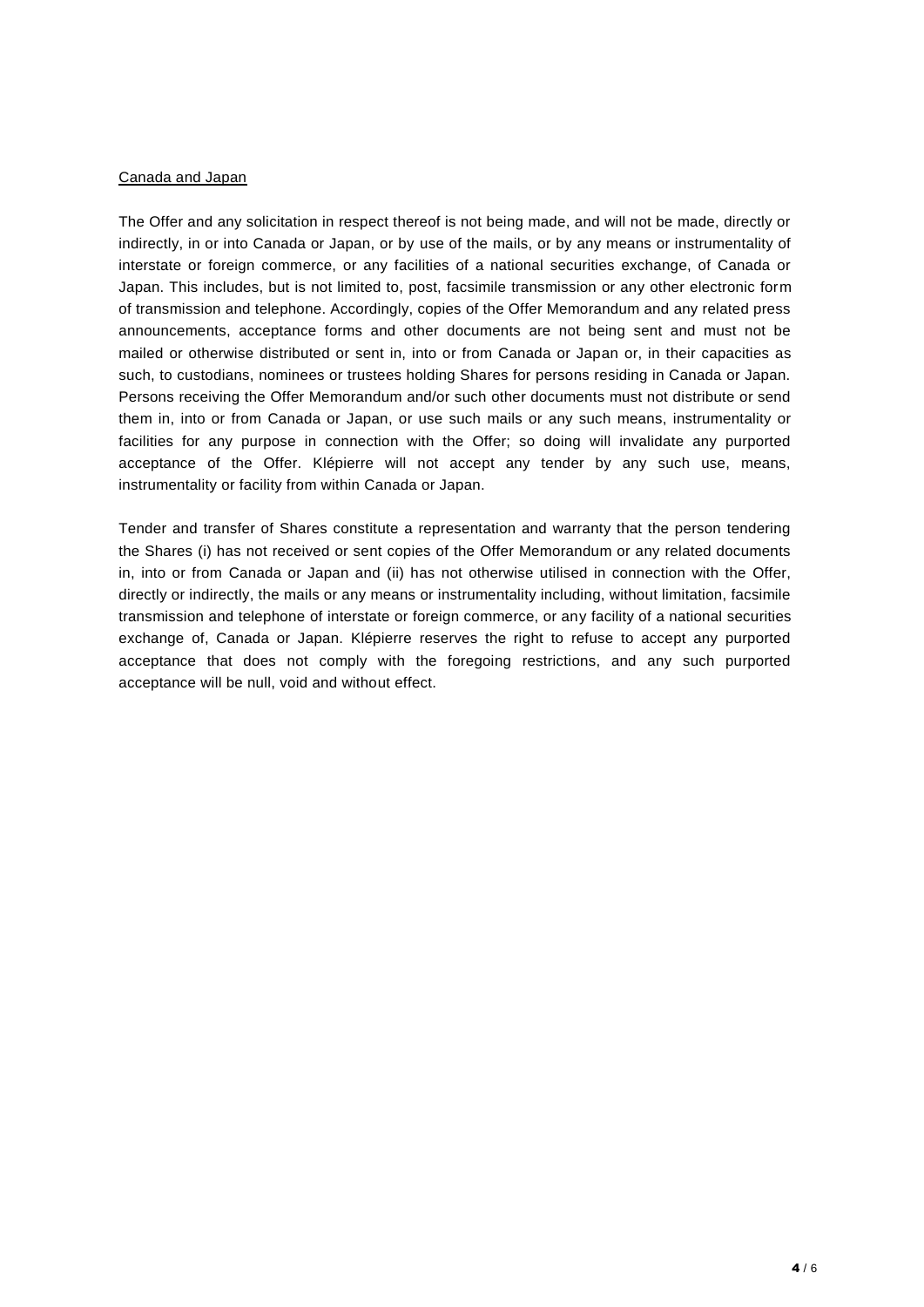## **About Klépierre**

*A leading shopping center property company in Europe, Klépierre combines development, rental, property, and asset management skills. Its portfolio is valued at 14.0 billion euros on 30 June 2014 and essentially comprises large shopping centers in 13 countries of Continental Europe. Klépierre holds a controlling stake in Steen & Strøm (56.1%), Scandinavia's number one shopping center owner and manager.*

*Klépierre's largest shareholders are Simon Property Group (28.9%), world leader in the shopping center industry, and BNP Paribas (21.3%).*

*Klépierre is a French REIT (SIIC) listed on Euronext ParisTM and is included in the SBF 80, the EPRA Euro Zone, and the GPR 250 indexes. Klépierre is also included in several ethical indexes – DJSI World and Europe, FTSE4Good, STOXX® Global ESG Leaders, Euronext Vigeo France 20 and Eurozone 120 – and is a member of both Ethibel Excellence and Ethibel Pioneer investment registers. Klépierre is also ranked as a Green Star by GRESB (Global Real Estate Sustainability Benchmark). These distinctions mark the Group's commitment to a voluntary sustainable development policy.*

## **About Corio**

*Corio is a leading pan-European retail property company, specializing in the selection, development, redevelopment, and management of shopping centers. Corio currently has operations in seven countries: Italy, the Netherlands, France, Germany, Spain, Portugal, and Turkey. The portfolio consists of 57 shopping centers, offering space to more than 5,000 retailers to operate their businesses and hosting around 400 million visitors across the portfolio. Corio's headquarters are in Utrecht, Netherlands.*

*The strategy of Corio is to create Favourite Meeting Places, as the success of a shopping center originates from the number of visitors we can attract: sustainable centers where people like to meet, spend time and shop; places they want to return to.* 

*The company's shares are traded on Euronext NYSE in Amsterdam. Under Dutch law, Corio is a closed-end fiscal investment institution (FBI). It has SIIC status in France. Since March 2008, Corio*  has been included in the AEX, the Dutch blue-chip index of 25 leading shares, as well as in *EPRA*, *GPR, STOXX Europe 600, EURO STOXX, FTSE4 Good, DJSI and World, ASPI, Euronext Vigeo 120, and ECPI.*